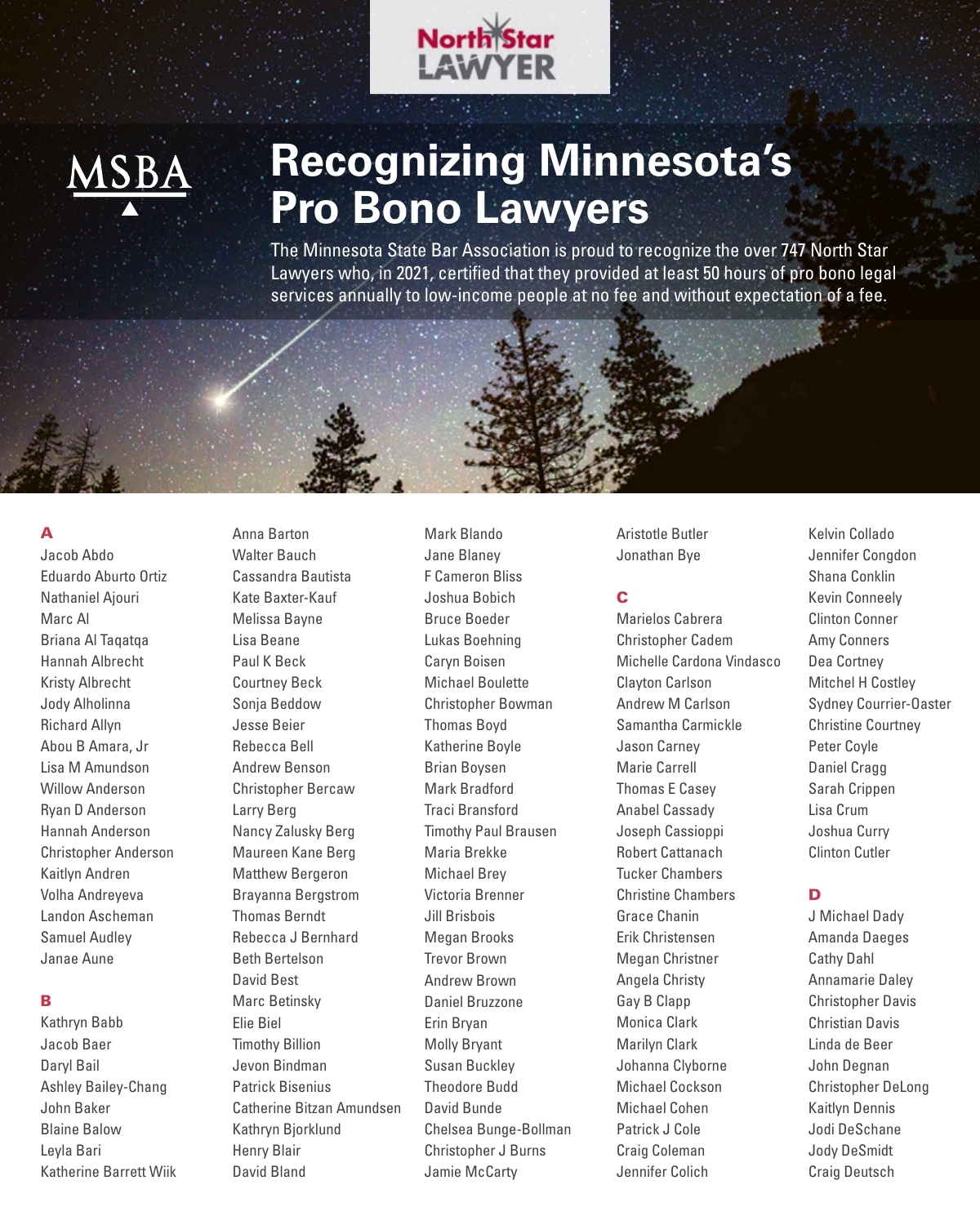# **North Star** LAWYER

The MSBA is committed to reducing barriers to civil justice for low-income Minnesotans by connecting members with opportunities to serve legal services clients. Through presentations, trainings, recognition, and articles, the MSBA promotes the value and importance of pro bono work, as expressed in Rule 6.1 of the Rules of Professional Conduct. The MSBA also supports ProJusticeMN.org, a collaboration with Legal Services State Support and Pro Bono Net designed to provide a central online resource for pro bono lawyers.

Katherine DeVries Smith John "Jack" DeWalt Tammera Diehm Rikke Dierssen-Morice Brian Dillon Steven M Dittrich Joseph Dixon III David Dobmeyer Aaron Dobosenski Michael Dolan Holly Dolejsi Ngawang Dolker Daniel Donovan Thomas Dougherty Rachel Dougherty Logan Drew Sarah Driever Devin T Driscoll Timothy Droske Michael Drysdale Robert Dube Jessica DuBois Sarah Duffy Melinda Dugas Richard Duncan George R Dunn Tricia Dwyer Nathan J Ebnet

#### E

François Ecclesiaste Erin Edgerton Hall

Kirsten Elfstrand Lisa Ellingson Samantha Ellingson Malissa Eng Karen England Carl Engstrom John Erhart Amy Erickson Donald Erickson Henry Evans JoAnn Evenson Dean Eyler David Ezrilov

Samuel J Edmunds

#### F

Laura Farley Alexander Farrell Joshua Feneis Audrey Fenske MaryCathleen Fenske Sharon H Fischlowitz Kellen Fish Caitlinrose Fisher Fay Fishman Jason Fitzgerald Margaret Fitzpatrick Scott Flaherty Elizabeth Fors Lindsay Forsgren Dulce Foster W Bradley Frago

Aaron Frederickson R Mark Frey Heidi Frison Daniel Fritz R Leigh Frost

#### G

Cresston Gackle Susan Gaertner Diane Galatowitsch Eric Galatz Susan Gallagher Pattie Garger Marlene S Garvis Payton George Nathaniel Gier Roy Ginsburg Andrew Glasnovich Karla Gluek Charles Gokey Sonseere Goldenberg David Gomez Roxanna Gonzalez Timothy Goodman David Goodwin Cathy Gorlin Conrad Gosen Phillip Goter Ashley Graham Jeffrey Gram Jewelie Grape Kathryn Graves Kimberly Gray Joel H Green Joshua M Greenberg Kelley J Gregory Elizabeth Greiter Kathryn Grey Timothy Griffin William Griffith Karen Grossman Meagan Guptill Jessica Gutierrez

#### H

Anne Haaland Jessica Hafemeyer Christy Hall Shayne Hamann Mark Hamel Thomas Hamlin Haynes Hansen Randall Hanson Lindsey Hanson Marcy L Harris

William Hart Erich Hartmann Elizabeth Drotning Hartwell Michael Hatting Wade Hauser Andrea Hedtke Barbara J Heen Douglas Hegg Peter Hennigan Kiley Henry Kelly Herrmann Mary Sherman Hill John R "Rob" Hill Bradley Hintze William Hittler Nicole Hittner Shannon Hoagland Melissa R Hodge Christian Hokans John Holden Devon Holstad Mariorie Holsten David Holt Leina Holte Erica Holzer Daniel Honsey Alex Hontos Jon M Hopeman Lousene Hoppe William Howieson Andrew Hunstad Aaron Hurd J Austin Hurt Mary Grace Hyland

#### I

Nur Ibrahim Jessica Intermill Carole Clark Isakson Samantha Ivey

#### J

Sarah Jack J Jackson Cassandra Jacobsen Wayne Jagow Jennifer Jahn Andrew James Jennifer Jameson Siobhan Jamsa Leah Janus Alison Jarzyna Kelly Jeanetta Thomas Jensen Sarah Jewell

Brendan Johnson Kathryn Johnson Karl Johnson Brenda Joly Jade Jorgenson Elizabeth Juelich Cynthia Julin

#### k

Benjamin Kaasa Stacy Kabele Daniel Kadlec Ben D Kappelman Phyllis Karasov Gregory Karpenko Rebecca Kaus Zackary Kaylor Nicolas Kaylor Bryan Keane Stanley Keillor Brett Kelley Katie Kelley Patrick J Kelly Mark Kemper Craig Kepler Allyson Kerr Jeffrey Kettle Nicole Kettwick Akina Khan Brian Kidwell Omni Kiecker Peter Kieselbach Mattison Kim Kathy Kimmel Randall Kins Steven Kirsch Jason Kise Kevin Kitchen Rachel Kitze Collins Jessica Knox Brittney Kohler John Koneck Jillian Kornblatt Geoffrey Kozen Jeremy Krahn Tony Krall Melissa Krasnow Patrick Kratz Eileen Krenner Kyle Kroll Sherri Krueger Amy Krupinski Amanda Kruse Allison Kruse John Kuehn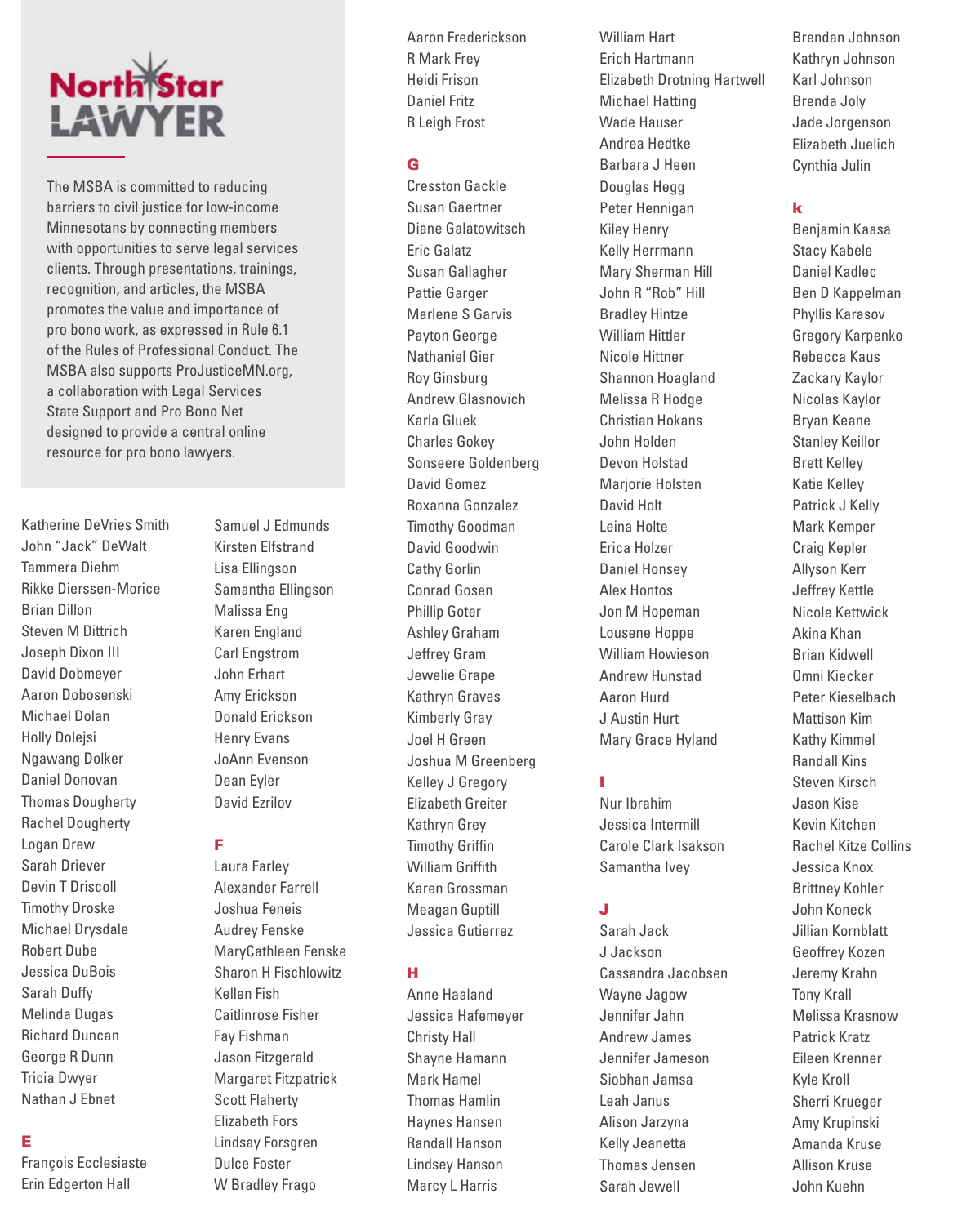Logan Kugler Laura Kvasnicka Benjamin Kwan

#### L

Samuel Lacy Ann Ladd Catherine M LaGrange Bryan Lake Navita Lakhram Angela Lallemont Peter Lancaster James Langdon Tammy Langner Dorraine Larison Shari S Larson Gregory Larson Kristen E Larson Tamara Larson Kelly Laudon Stephanie Laws Laurel Learmonth Jeannine Lee

Stephen Lucke Matthew Ludt Joshua Lunderby Nicholas Lyden Thomas Lynch

#### M

Michelle MacDonald Katherine MacKinnon Creighton Magid Rhonda Magnussen Scott Mah A Melinda Maher Sumbal Mahmud Frances Mahoney-Mosedale Maria Maier Roger Maldonado Andrea Mallarino Kristy Mara David March Barbara Marchevsky Michelle Margoles Cheryl Speeter Margoles

Mitzi Mellott Gregory Merz Jill Meyer Neil Meyer William Michael, Jr Peter Michaud Jennifer Miernicki Lynne Miller LeAnne Miller Austin Miller Michael Millios Maya Missaghi Armeen Mistry Michael Moberg Paul Moe Brian Moen Jordan Mogensen Keith Moheban Andrew Mohring Adine Momoh Erik Money Caroline Moos Bryan Morben

Michael Nilan Sara Noel Lowell Noteboom André AS Novack Rolf Nycklemoe

#### O

Edgar Ocampo Dan O'Connell Joshua Oie Fred Ojile Toni Ojoyeyi Brett Olander Mark O'Leary David L Olson Jennifer Olson Rajin Olson John Orenstein Jordan Ortmeier Rachel Osband W Paul Otten Stephen Owen Akosua Owusu-Akyaw Steven Pincus Shane Plumer Joshua Poertner Zachary Pratt Joshua Preston Cheryl Prince Jeffrey Proulx Bradley Prowant Charles J Pults Timothy Purdon Jennifer Pusch

#### $\Omega$

Graciela Quintana

#### R

Thomas Radio Peter Radosevich Denise Rahne Roshan N Rajkumar F Matthew Ralph Navin Ramalingam Melissa Raphan

**North Star Lawyers provided over 81,000 total hours of pro bono service with an estimated value of \$20 million in free legal advice.**

**PROUD TO BE A #NorthStarLawyer**

Wendy Legge Andrew Leiendecker Matthew Leighton Carly Leopold Jorgen Lervick Melanie Leth Ellen Levish John Levy Leah Leyendecker David Lillehaug Jay Lindgren Susan Link Molly Littman Evan Livermore Rachel Lochner James Long Robert Long Nathaniel Longley Michele Loughrey Tschida Sarah Lovegreen Timothy Lovett

Susan Markey Sharon Markowitz David Marshall Andrew Marshall John Marti Inti Martínez-Alemán Amanda Mason-Sekula Casey Matthiesen Kelly Maxwell Emily McAdam Virginia McCalmont Teresa Fariss McClain Richmond McCluer Rebecca McConkey-Greene Michael McCormick Lawrence McDonough Peter McElligott Pari McGarraugh Daniel McGrath Mackenzie McNaughton Donald McNeil

Laura B Morgan Christopher Morris Stephen Morrison Kailey Mrosak Steven Murakami AmyAnn Mursu Heather Mutchler Thomas Corwin Myers, IV

#### N

Joshua Natzel Florence Neale Scott Neilson Nicholas Nelson Daniel Nelson Evan Nelson Kathleen Newman Christopher Nguyen Sheila Niaz Andrea Niesen Mary Nikolai

#### P

Adam Pabarcus Michael Pacelli Ryan Pacyga Brandon Pakkebier Alexander Park Trevor Parkes Jonathan Parritz Carole Pasternak Kristi Paulson Mimi Petersen Karen Peterson Dennis Peterson Katina Peterson Erika Peterson Katie Pfeifer Christopher Pham Todd Phelps Kacie Phillips Andrew Pieper

Stephen C Rathke Jared Reams Wynne Reece James Reece James W Reichert Michael Reif Bridget-Michaele Reischl Brittany Resch Donna Reuter Calandra Revering Greta Bauer Reyes Rebecca Ribich Jack Rice John Richardson Lynne Ridgway Miranda Ridlon Joshua Rissman Ruth Rivard David Robbins Jennifer Roben Robert Rode